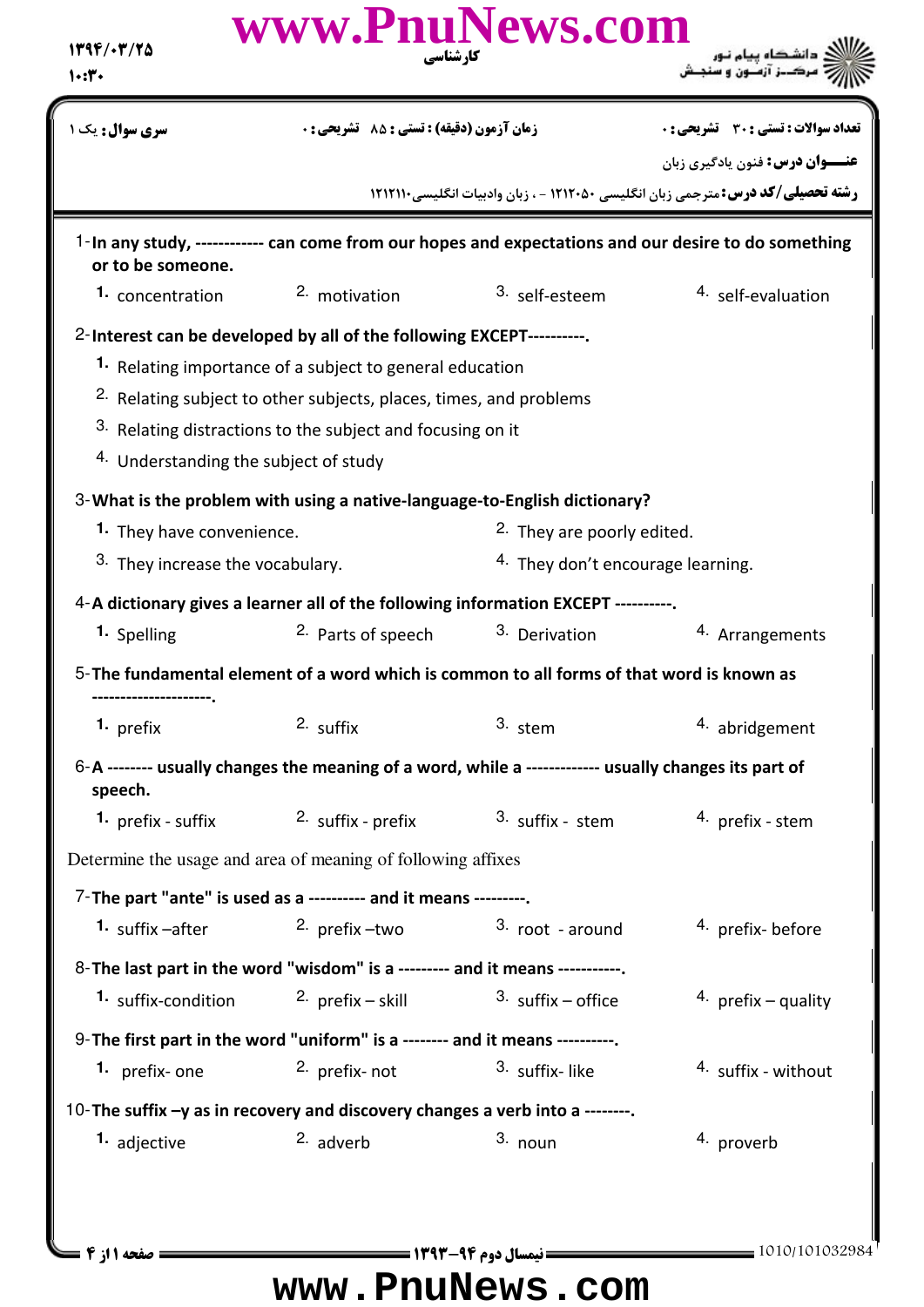| 1394/-3/70<br>1.5                       | www.PnuNews.com<br>کارشناسی                                                                              |                                      |                                                                                         |  |
|-----------------------------------------|----------------------------------------------------------------------------------------------------------|--------------------------------------|-----------------------------------------------------------------------------------------|--|
| <b>سری سوال :</b> یک ۱                  | زمان آزمون (دقيقه) : تستى : 85 تشريحى : 0                                                                |                                      | <b>تعداد سوالات : تستی : 30 ٪ تشریحی : 0</b>                                            |  |
|                                         |                                                                                                          |                                      | <b>عنـــوان درس:</b> فنون یادگیری زبان                                                  |  |
|                                         |                                                                                                          |                                      | <b>رشته تحصیلی/کد درس:</b> مترجمی زبان انگلیسی ۱۲۱۲۰۵۰ - ، زبان وادبیات انگلیسی ۱۲۱۲۱۱۰ |  |
|                                         | 11-The suffix -ary as in revolutionary and documentary changes --------- into a -----------.             |                                      |                                                                                         |  |
| 1. noun - adjective                     |                                                                                                          | <sup>2.</sup> adjective - adverb     |                                                                                         |  |
| 3. adjective - noun                     |                                                                                                          | <sup>4.</sup> verb - adjective       |                                                                                         |  |
|                                         | 12-The stem soph as in sophisticated and philosopher means --------------                                |                                      |                                                                                         |  |
| 1. write                                | 2. wise                                                                                                  | 3. entire                            | 4. shape                                                                                |  |
| underlined word means -------.          | 13-The boy always prevaricated when he was caught cheating and didn't want the truth to be known. The    |                                      |                                                                                         |  |
| 1. explained                            | 2. cried                                                                                                 | 3. ignored                           | 4. lied                                                                                 |  |
|                                         | 14- Which of the following is the purpose of outline in reading?                                         |                                      |                                                                                         |  |
| 1. To organize and present ideas        |                                                                                                          |                                      |                                                                                         |  |
| 2. To make the reader interested        |                                                                                                          |                                      |                                                                                         |  |
|                                         | 3. To analyze the organization and relationship of ideas                                                 |                                      |                                                                                         |  |
| 4. To connect the subject together      |                                                                                                          |                                      |                                                                                         |  |
| 15-What are the two forms of outline?   |                                                                                                          |                                      |                                                                                         |  |
| 1. Topic and sentence                   |                                                                                                          | <sup>2.</sup> Creative and analytic  |                                                                                         |  |
| 3. Descriptive and explanatory          |                                                                                                          | 4. Topic and supporting              |                                                                                         |  |
|                                         | 16-The ability to see words on either side of the point at which eyes focus is called a -------- vision. |                                      |                                                                                         |  |
| 1. regression                           | 2. comprehensive                                                                                         | 3. peripheral                        | 4. recognition                                                                          |  |
|                                         | 17-A deductive organization moves from ----------- to ----------------.                                  |                                      |                                                                                         |  |
| 1. particular - general                 |                                                                                                          | 2. general - particular              |                                                                                         |  |
| 3. control - general                    |                                                                                                          | 4. general - substitute              |                                                                                         |  |
|                                         | 18-Which of the following is a purpose of skimming?                                                      |                                      |                                                                                         |  |
| 1. Clearing meaning                     |                                                                                                          | <sup>2.</sup> Connecting the meaning |                                                                                         |  |
| 3. Organizing the main idea             |                                                                                                          | 4. Locating a specific word or fact  |                                                                                         |  |
| 19-What does SQ3R stand for?            |                                                                                                          |                                      |                                                                                         |  |
| 1. Search, quest, read, review, recite  |                                                                                                          |                                      | 2. Survey, query, revise, return, review                                                |  |
| 3. Seek, question, read, revise, review |                                                                                                          |                                      | 4. Survey, question, read, recite, review                                               |  |
|                                         | 20-SQ3R technique is most useful in --------------- material.                                            |                                      |                                                                                         |  |
| 1. novel-type                           | 2. fiction-type                                                                                          | 3. study-type                        | 4. drama-type                                                                           |  |
| ــــــــــ صفحه 12; 4 ـ                 |                                                                                                          |                                      | 1010/101032984                                                                          |  |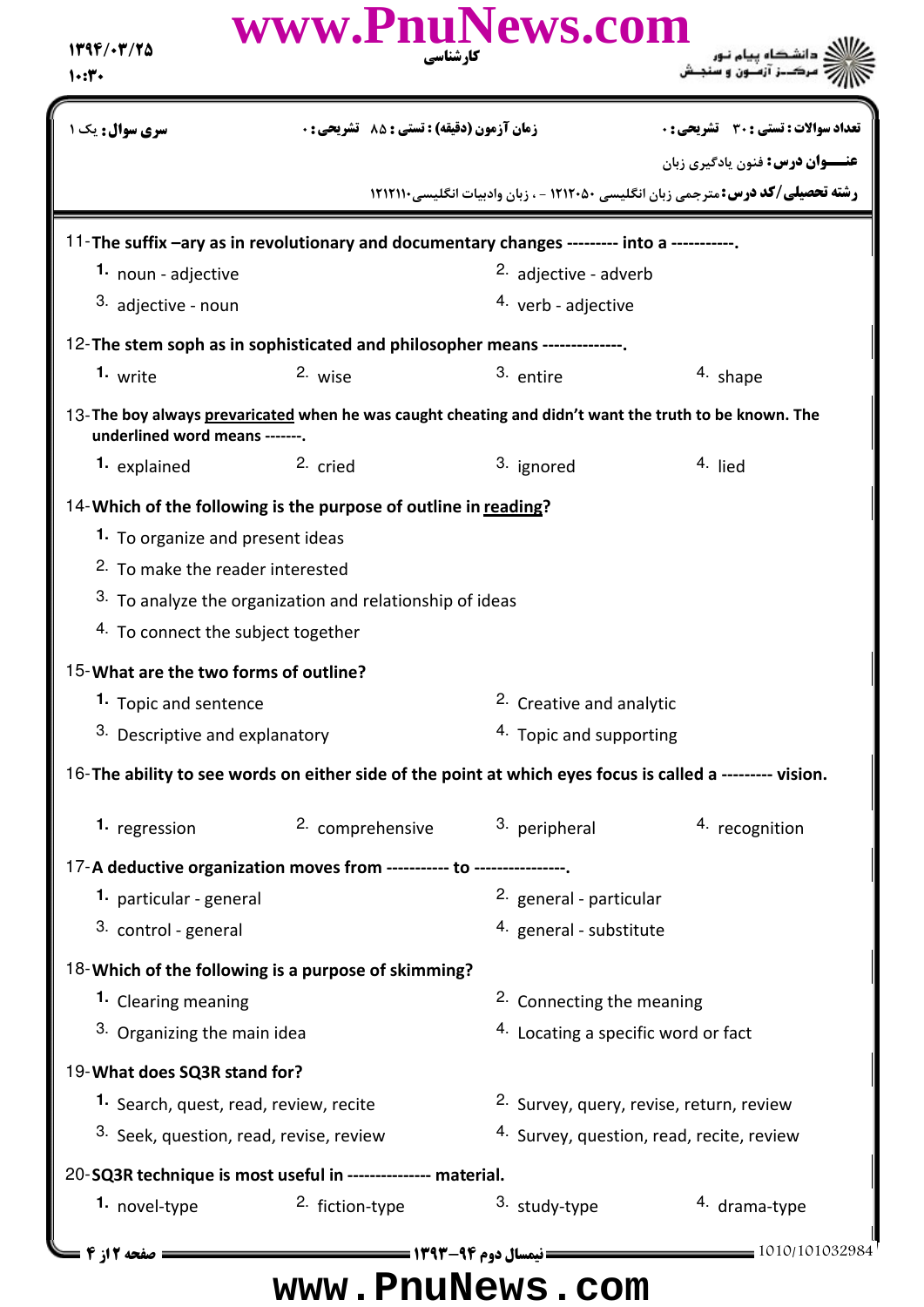| 1394/-7/70<br>1.5                                                                               | www.PnuNews.com<br>کار شناسی                                                                                                                                                                                                                                                                                                                                                                                                                                                               |                                                            |                                                                                                                                   |  |  |  |
|-------------------------------------------------------------------------------------------------|--------------------------------------------------------------------------------------------------------------------------------------------------------------------------------------------------------------------------------------------------------------------------------------------------------------------------------------------------------------------------------------------------------------------------------------------------------------------------------------------|------------------------------------------------------------|-----------------------------------------------------------------------------------------------------------------------------------|--|--|--|
| <b>سری سوال:</b> یک ۱                                                                           | <b>زمان آزمون (دقیقه) : تستی : 85 گشریحی : 0</b>                                                                                                                                                                                                                                                                                                                                                                                                                                           |                                                            | تعداد سوالات : تستي : 30 ٪ تشريحي : 0                                                                                             |  |  |  |
|                                                                                                 |                                                                                                                                                                                                                                                                                                                                                                                                                                                                                            |                                                            | <b>عنـــوان درس:</b> فنون يادگيري زبان<br><b>رشته تحصیلی/کد درس:</b> مترجمی زبان انگلیسی ۱۲۱۲۰۵۰ - ، زبان وادبیات انگلیسی ۱۲۱۲۱۱۰ |  |  |  |
| 21-Which of the following is NOT an aid to help a reader understand the material in a textbook? |                                                                                                                                                                                                                                                                                                                                                                                                                                                                                            |                                                            |                                                                                                                                   |  |  |  |
| 1. Footnotes                                                                                    | 2. Page number                                                                                                                                                                                                                                                                                                                                                                                                                                                                             | 3. Pictures                                                | 4. Maps                                                                                                                           |  |  |  |
|                                                                                                 | 22-What are the two main values of making notes?<br>1. Active participation in the reading process and reviewing the material<br><sup>2.</sup> Passive participation in the reading process and revising the material<br>3. Staying alert on the subject and distinguishing between the materials<br>4. Active participation in the reading process and distinguishing between the materials<br>23-Taking notes only requires ----------------, while making notes requires -------------. |                                                            |                                                                                                                                   |  |  |  |
|                                                                                                 | 1. active participation - passive participation<br><sup>2.</sup> full attention - passive procedure of recording words<br>3. reviewing the material - relating the material<br>4. passive procedure of recording words - full attention                                                                                                                                                                                                                                                    |                                                            |                                                                                                                                   |  |  |  |
| 1. Drawing an outline                                                                           | 24- What is the most important consideration in making notes?<br><sup>2</sup> . What to write and what not to write<br>3. Summarizing the information in a useful way<br>4. Using abbreviation in summarizing                                                                                                                                                                                                                                                                              |                                                            |                                                                                                                                   |  |  |  |
|                                                                                                 | 25-In a library, each book is listed in the catalog by its -----------, --------------- and -------------.                                                                                                                                                                                                                                                                                                                                                                                 |                                                            |                                                                                                                                   |  |  |  |
| 1. alphabet, language, subject<br>3. title, author, subject                                     |                                                                                                                                                                                                                                                                                                                                                                                                                                                                                            | 2. author, cards, language<br>4. alphabet, title, language |                                                                                                                                   |  |  |  |
| 26-What is a card catalog in a library?                                                         |                                                                                                                                                                                                                                                                                                                                                                                                                                                                                            |                                                            |                                                                                                                                   |  |  |  |
|                                                                                                 | 1. A complete index of all the books<br><sup>2.</sup> The arrangement of the books<br>3. The list of languages available<br>4. Periodical reference of the books                                                                                                                                                                                                                                                                                                                           |                                                            |                                                                                                                                   |  |  |  |
|                                                                                                 | 27-A footnote might NOT appear -----------.                                                                                                                                                                                                                                                                                                                                                                                                                                                |                                                            |                                                                                                                                   |  |  |  |
| 1. at the bottom of a page<br><sup>2</sup> at the end of a chapter                              |                                                                                                                                                                                                                                                                                                                                                                                                                                                                                            |                                                            |                                                                                                                                   |  |  |  |
|                                                                                                 | 3. at the end of a book<br>4. at the beginning of a unit                                                                                                                                                                                                                                                                                                                                                                                                                                   |                                                            |                                                                                                                                   |  |  |  |
| 28-Which of the following is NOT a type of paragraph?                                           |                                                                                                                                                                                                                                                                                                                                                                                                                                                                                            |                                                            |                                                                                                                                   |  |  |  |
| 1. Analysis                                                                                     | <sup>2.</sup> Cohesion                                                                                                                                                                                                                                                                                                                                                                                                                                                                     | 3. Analogy                                                 | 4. Comparison                                                                                                                     |  |  |  |
| <b>= صفحه 13 ; 4 ـــ</b>                                                                        |                                                                                                                                                                                                                                                                                                                                                                                                                                                                                            |                                                            | 1010/101032984                                                                                                                    |  |  |  |